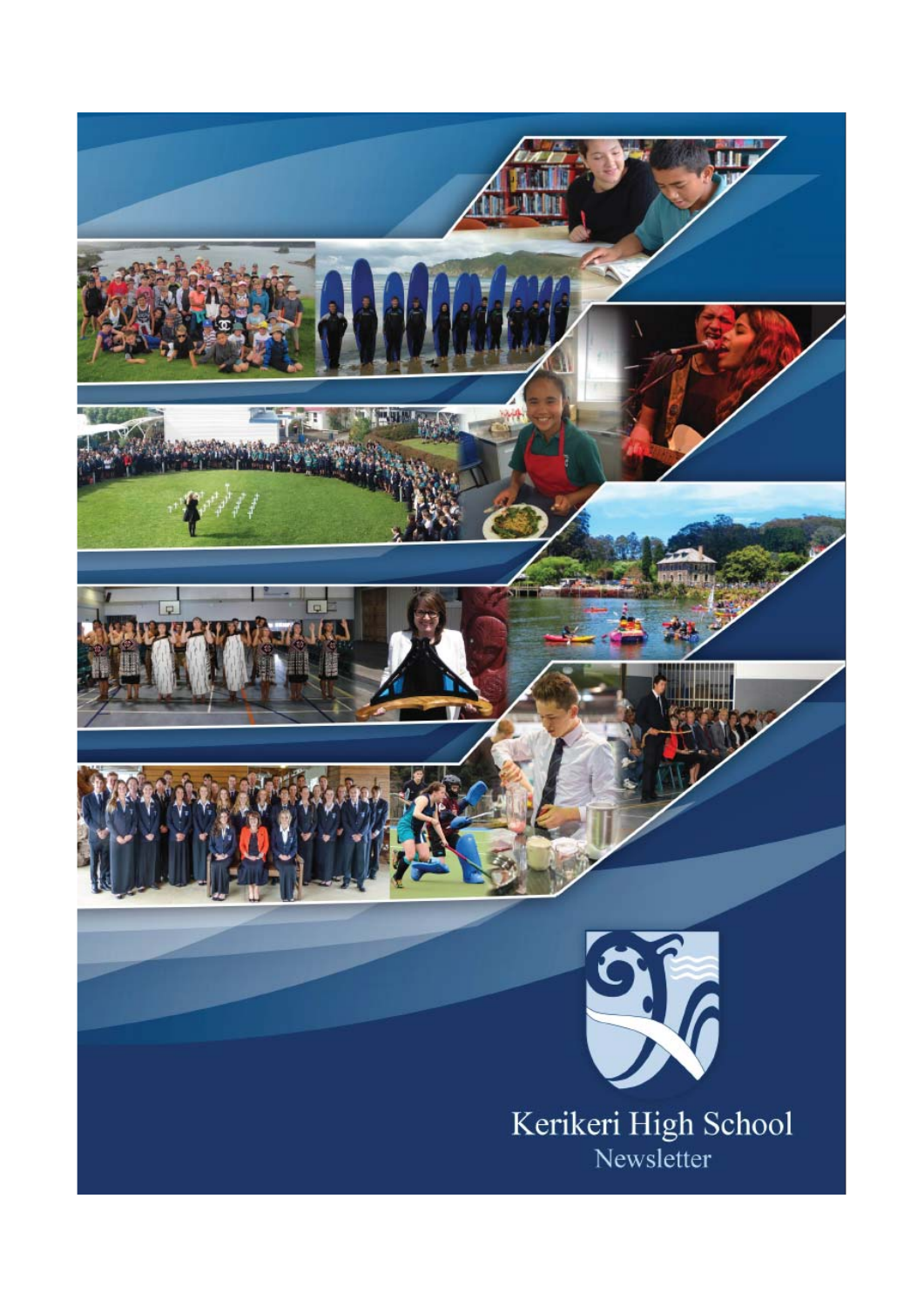

# Kerikeri High School

Newsletter No. 4, 31 May 2017 Kerikeri, Bay of Islands

Tēna koutou katoa e te whanau,

Ngā mihi mahana ki a koutou o te tau hou. Nau mai haere mai ki tā tātou kura, Te Kura Tuarua o te Kerikeri.

We are now in our fifth week of Term Two of the 2017 academic year and we were really pleased to welcome all of our students back after the break.

Thank you to all of the staff, parents and senior students who have made so many wonderful opportunities happen for our students so far this year and congratulations to all the busy students who are pushing themselves to do their absolute best across the Four Cornerstones.

We were very proud of our School's representation at the Dawn Service for Anzac Day and of the calibre of our School's Kapa Haka performances at the Tai Tokerau Festival last term.

## **STUDENT ACHIEVEMENTS**

Congratulations to **Kyle Chen** who has been selected to represent New Zealand at the Commonwealth Youth Games in the Bahamas in July. Kyle is a three time National Champion, he holds an Australian Open Golden Gloves Title, and two consecutive President's Cup Gold Medal Wins. Kyle's latest victory was at the Western Australia Vs Auckland Trans-Tasman Dual Match where he defeated a boxer 5 years his senior. The New Zealand Olympic Committee has profiled Kyle on their website and he is working extremely hard towards selection for the Youth Olympics in 2018. To achieve his dream of competing at this level and representing New Zealand in the Bahamas, Kyle needs to raise \$5,700. If you would like to support Kyle, please visit Kyle Chen Boxing Facebook page for details on how to donate to his 'give-a-little' page.

Congratulations to **Lara Beiert**, Winner of the Inaugral Harcourts Auctioneering Competition. Lara flew to Adelaide with her mother and her Mentor and Tutor Ross Patterson from Harcourts Kerikeri at the invitation of Harcourts Australia to compete at the South Australia Auctioneering Championships.

Well done to all students who participated in the Language Perfect World Championships during May. Particular congratulations go to **Nimish Singh** who finished  $85<sup>th</sup>$  in the world from more than  $165,000$ competitors. Kerikeri High School finished in the top 2% of all schools in Spanish, a great achievement.

Congratulations to **Nico Nathan** who was selected for the On Campus Experience at the University of Otago. Nico was able to experience what it is like to live and learn in Dunedin.

Congratulations to **Shannen Frear** and **Sophie Schmude** who were selected to attend the Massey University Business Bootcamp during the holidays. They joined students from 48 different secondary schools for an action packed, full-immersion business week in Auckland.

Congratulations to **Thomas Richards**, **George Graham, Brayden Delani, Storm Wiggins, Matthew Galbraith, Oscar Martin, Josh Nugteren, Acima Mabidikama, Hannah Watson, Tea Raslcas, Haylee Stringer, Alana Tapia, Emily Smith** and **Sean Mackay** who took part in the BP Business Challenge an educational 3-day course. Special congratulations to **Sean Mackay** who was named Best CEO and to **Tea Rasclas** and **Thomas Richards** who were members of the overall winning team.

Congratulations to the following athletes who were selected into the Educare Northland Sports Talent Hub. **Sophie Morrison** (Hockey), **Alex Edwards** (Spearfishing), **Holly McNeill** (Yachting) and **Kaya Tobin** (Yachting).

## **ACADEMIC CELEBRATION ASSEMBLY**

On Tuesday 16 May we celebrated our top academic achievers and those students who were awarded Honours in the Academic and Leadership Cornerstones. Our Kapa Haka Group welcomed the recipients into their formal Academic Celebration Assembly where they were recognised on stage for their achievements. Congratulations to the following students who were awarded Academic Honours:

**NCEA Level 1:** Kaya Tobin, Lucia Avery, Izzy Crossland, Nicola Dearnley, Yuti Jain, Lauryn Jarman, Bryna McCondach, Annette Pilapil, Emma Sheldon, Rebecca Thomas and Mila Urlich.

**NCEA Level 2:** Laila Abada, Alice Autet, Arni Bailie-Bellew, Sarah Barnard, Tiana Edwards, Stella Green, Lauren Harrell, Libby Inwood, Nyena Weeds, Sophie Morrison, Julia Moyle, Eve Robson-Clark, Jamie Struthers, Jerry Tang, Casey Weatherup and Jack Williams.

Congratulations to our Head Students who were awarded Leadership Honours: **Jasmin Winikerei** (Head Girl), **Tiana Edwards** (Deputy Head Girl), **Jack Williams** (Head Boy) and **Keegan Thomas** (Deputy Head Boy).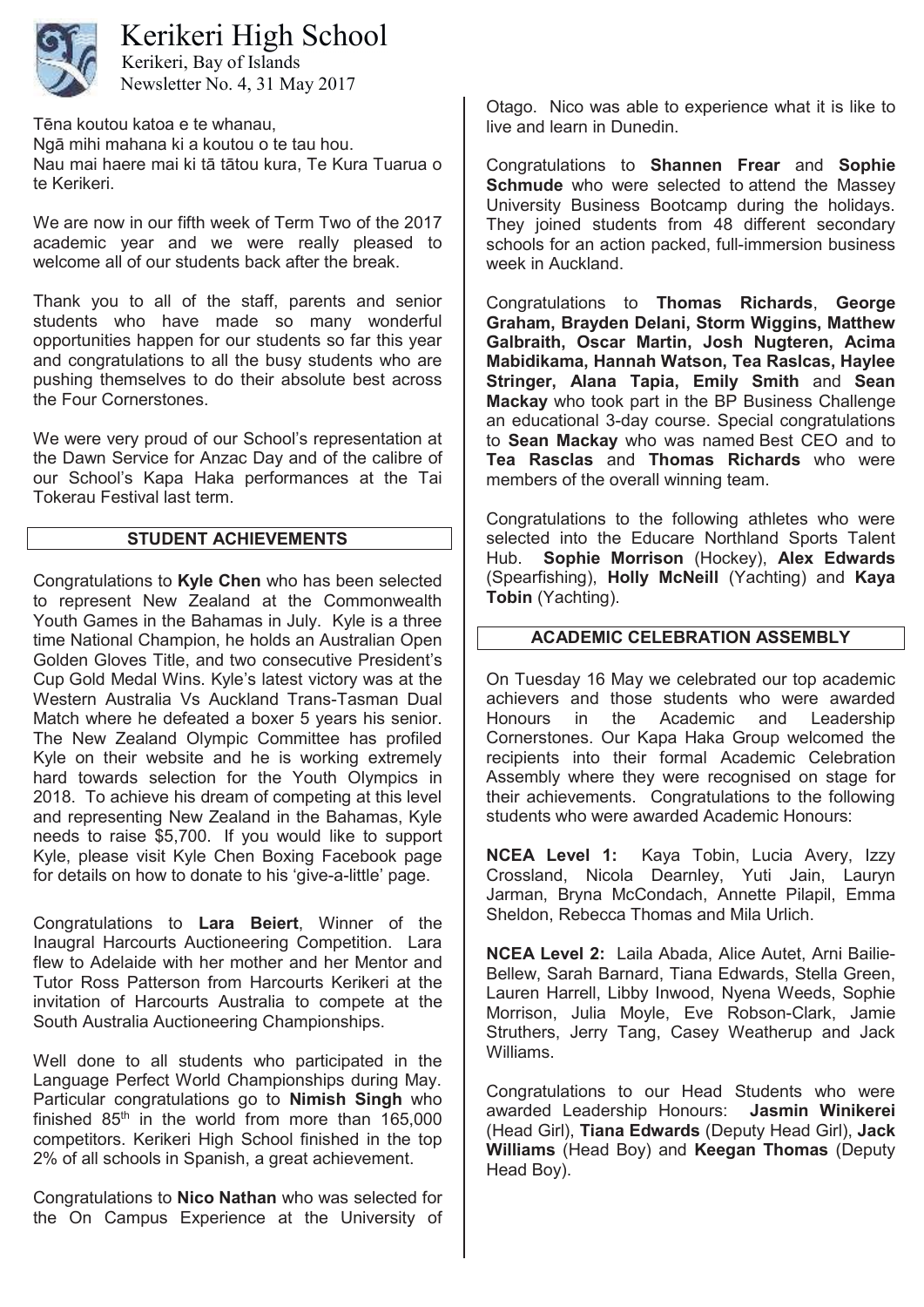## **SPEECH FINALS**

The Year Eleven and Twelve Speech Finals were held on Monday the 15 May. The calibre was extremely high both in presentation and content which made the judges job very difficult. Congratulations to the following students for their well-deserved results: Year 11; **Katey Whitehead** (1st) **Acima Mabidikama** (2nd) **Sophia Fortherhingham** (3rd) Year 12; **Lauryn Jarman** and **Izzy Joe** (1<sup>st</sup> equal) and **Jeyde Sadler**  $(3<sup>rd</sup>)$ .

Thank you to **Annette Pilapil**, **Tihema Riwai** and **Nicole Obren** for performing a musical piece while the judges made their final decision.

#### **WORK DAY SUCCESS**

The Kerikeri High School Parent Teacher Association Work Day was held on Friday 12 May 2017. This is our major annual fundraising activity and we really appreciated the support of our students. To date we have raised \$19,000 and there is more to come in. The Student Council will make the decision about the use of the funds raised and each class, through their Class Representative, is involved in the consultation. The Form Class prize of a 'Beach Day' went to 7JOR. Senior prizes included fish and chips and a shared lunch. A huge thanks to our local business community for generously supporting our school's major fundraiser.

## **A SPECIAL CONGRATULATIONS**

Our warmest congratulations to Mr Russell McCabe for recently being awarded Life Membership of the Northern Football Federation. Russell has dedicated an extraordinary 23 years of service to Football here at Kerikeri High School and at the Kerikeri Football Club. His commitment and devotion over the years as an inspiring mentor and successful coach is remarkable. Congratulations and thank you Russell from your friends, colleagues and everyone within the Northern Football Community.

## **UPCOMING EXAMINATIONS**

Mid Year Examinations are currently underway for our Year 9 to 13 students. These important examinations reinforce our academic focus and provide our students with an excellent opportunity to prepare for external End of Year Examinations as well as gaining important internally assessed NCEA credits.

Our Mid Year Examinations also give our junior students the opportunity to establish good revision and study habits as they prepare for their NCEA qualifications.

#### **CAREERS ROADSHOW**

The Northland Careers Roadshow was held on Wednesday the  $3<sup>rd</sup>$  of May in the Auditorium. There were a wide range of tertiary providers and employers present including; Building and Construction Industry Training Organisation, Dive Zone BOI, EDENZ, Evolution School, Horticulture NZ, International Travel College, Intueri, Cut Above Academy, Elite, Design and Arts College, ITTI, NSIA, Media Design School, New Zealand Defence Force, Northland DHB, Northtec, New Zealand Institute of Sport, New Zealand School of Tourism, Pacific International Hotel Management School, Queenstown Resort College, Regent Training Centre, South Seas Film and Television School, Taratahi Agricultural Training Centre, Te Wananga o Aotearoa, University of Auckland, Weltec and Wintec.

The Roadshow was a very successful event and all of the providers very impressed with how engaged our students were.

## **JACKETS AND HOODIES**

Students who have purchased or wish to purchase a Kerikeri High School jacket, are now permitted to have their initials embroidered by DD Gold on the bottom right of their school jacket. (Christian names and surnames are not appropriate to be worn on jackets). Embroidery is optional and will be at the parents cost, \$7.50 + GST, you will also need to make your own arrangements for delivery, pickup, payment etc. DD Gold are located at 59 Hobson Ave and can be contacted on 09 407 1527.

Kerikeri High School Representative Hoodies are available for students who meet the schools approved criteria, as described in the 'Kerikeri High School Representative Hoodie Criteria' insert included with this Newsletter.

#### **MUSIC NEWS**

The Kerikeri High School Concert Band performed at the Turner Centre on Saturday 27 May alongside the North Shore Youth Orchestra and Youth Choir. The evening was well supported and a wonderful success.

Principal: Mrs Elizabeth Forgie Careers: Mrs Eileen Crawford Board of Trustees Chairperson: Mrs Sue Richards

Deputy Principals: Mr Mike Clent, Mr Julian Cosgrove, Mr Daniel Wise, Mrs Maddy Haydock Administration: Jolanda, Tania, Maria, Susan, Lorraine, Loree, Joanne, Freda, Tanya Guidance Counsellors: Mrs Gill Luke and Mrs Fleur Kelaher Parent Teachers Assoc: Shelley Ellicott, Justine Strang<br>Website: Website: Website: Www.kerikerihigh.ac.nz www.kerikerihigh.ac.nz Contact Us:Hone Heke Road, PO Box 92, Kerikeri, T: 09 407 8916, F: 09 407 9323, E: enquiries@kerikerihigh.ac.nz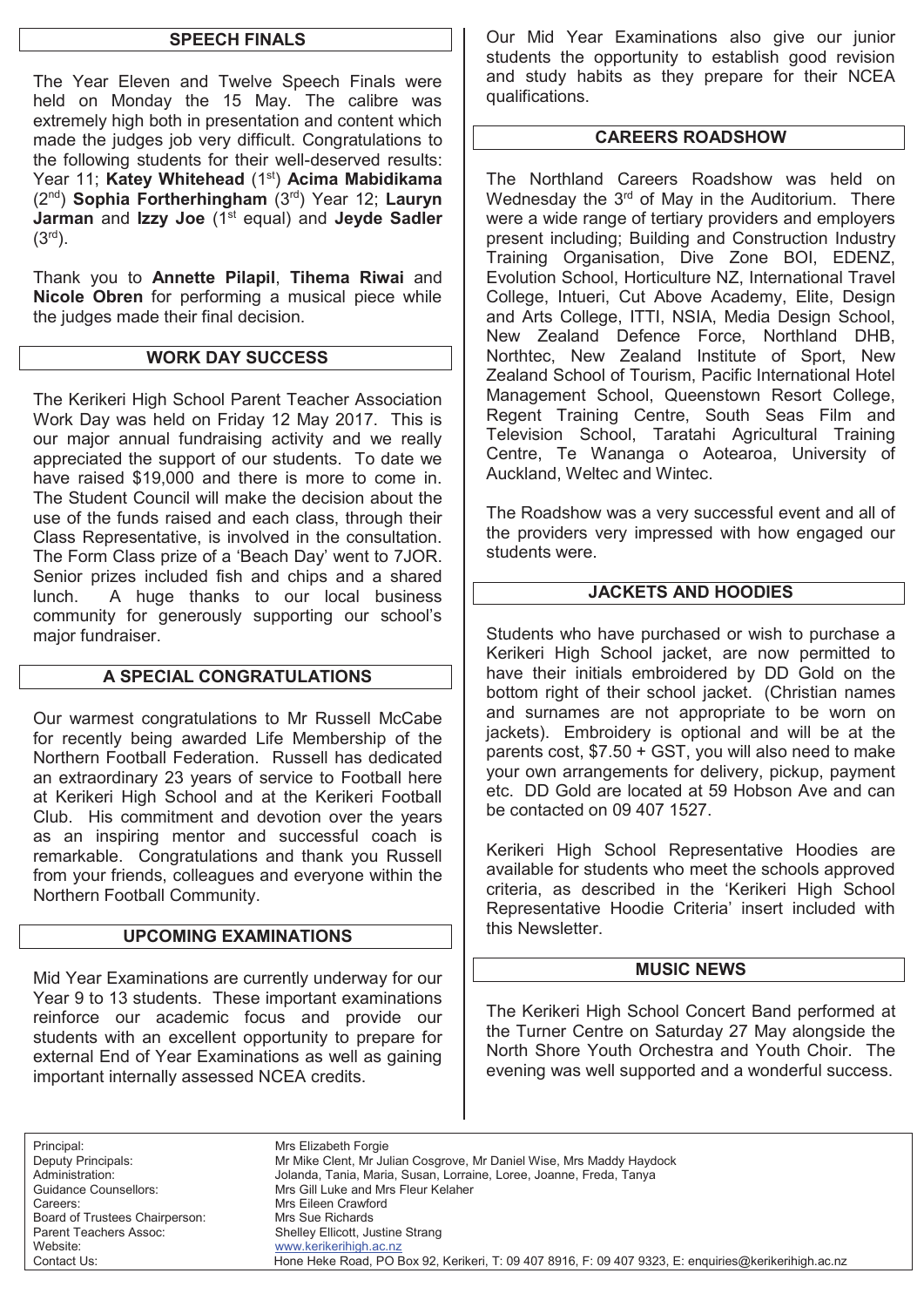## **SORE THROATS AND RHEUMATIC FEVER**

**The Northland District Health Board** are currently noting an increase in Strep A throats in the wider community, and would like to bring to your attention the importance of children being encouraged to report sore throats so that they can be screened and treated. Rheumatic fever is a serious disease that can lead to permanent heart damage. Although most sore throats are caused by viruses, Strep A is a bug that can live in your throat and if it is not treated it can lead to Rheumatic Fever. Those most at risk include Māori and Pacific children aged 5-15 years, families with a history of rheumatic fever or families who share their homes with many others.

A throat swab can be done by a Public Health Nurse or your GP. If you have any questions, please contact Delwynne Sheppard on 021 243 5313.

#### **COMMUNITY NOTICES**

*These are not Kerikeri High School run activities* 

**Kerikeri Dental Centre** FREE basic dental treatment for 9-18 year olds visit lumino.co.nz/freeteen for more information 09 407 8338, lumino.co.nz/Kerikeri

Parent Help is a non-profit organisation supporting parents to build resilient and positive families/whãnau. We offer a free national Helpline for parents and caregivers providing advice, support and practical strategies on any parenting concern. The helpline is open from 9am to 11pm Monday to Sunday www.parenthelp.org.nz 0800 568 856

#### **WHAT'S HAPPENING**

- 1 June Board Meeting 5.30pm
- x **5 June Queen's Birthday, school closed**
- x 12 June **Matariki Art Show Begins**
- 15 June Prefect Training
- 15 June Tuakana Training
- 15 June Matariki Celebration Evening
- 20-21 Year 11 Drama Performance
- 22-23 June Year 8 Marae Noho

Heio ano.

**Kia ora** 

bijabean Forgie

**EA Forgie (Mrs) M.A. (Hons), Dip.Ed .Admin, Dip.Tchg.**

Principal: Mrs Elizabeth Forgie Deputy Principals: Mr Mike Clent, Mr Julian Cosgrove, Mr Daniel Wise, Mrs Maddy Haydock Administration: Jolanda, Tania, Maria, Susan, Lorraine, Loree, Joanne, Freda, Tanya Guidance Counsellors: Mrs Gill Luke and Mrs Fleur Kelaher Careers: Mrs Eileen Crawford Board of Trustees Chairperson: Mrs Sue Richards Parent Teachers Assoc: Shelley Ellicott, Justine Strang<br>Website: Website: Website: Www.kerikerihigh.ac.nz www.kerikerihigh.ac.nz Contact Us:Hone Heke Road, PO Box 92, Kerikeri, T: 09 407 8916, F: 09 407 9323, E: enquiries@kerikerihigh.ac.nz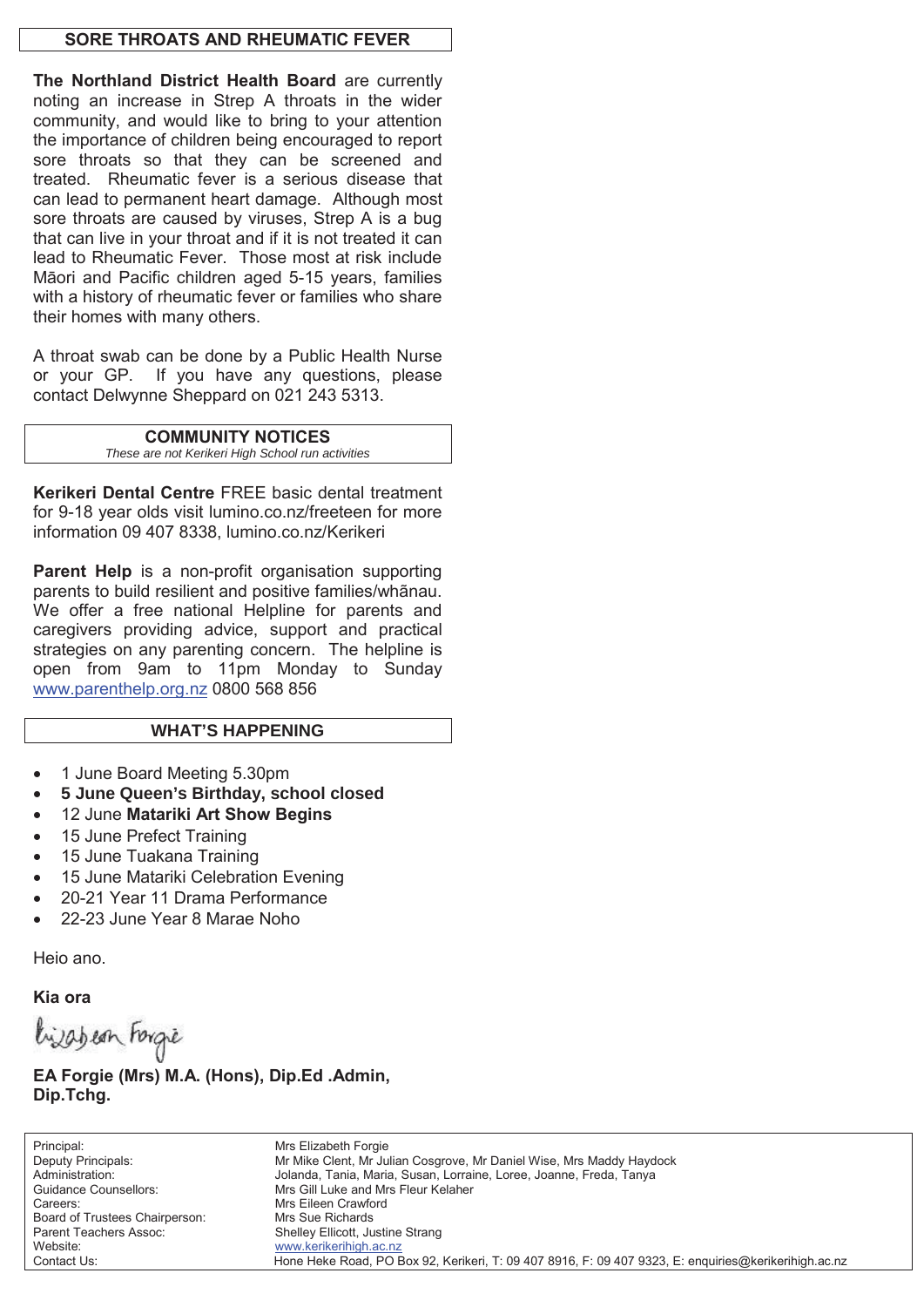

Kerikeri High School Kerikeri, Bay of Islands New Zealand

## Kerikeri High School Representative Hoodie Criteria

Kerikeri High School Representative Hoodies are available for students who meet the schools approved criteria, as described below. These hoodies are not part of the official school uniform, as they are subject to fading if worn regularly, and so are not suitable as a permanent uniform item. Students are currently permitted to wear their approved Kerikeri High School hoodies at school however.

The intention of the hoodies is to provide students who represent the school and meet the hoodie criteria with a comfortable and appropriate casual garment that they can wear to midweek and weekend school sports fixtures, and qualifying Four Cornerstone events.

The school reserves the right to review and amend the criteria for Representative Hoodies as needed.

To qualify for a Representative Kerikeri High School Hoodie students will:

- be in a selected team which represents the school on a regular basis- this can include  $\bullet$ individual sports, eg Athletics, Tennis etc if the students represent the Kerikeri High School at Northland Secondary Schools Association or National events.
- or be involved in a Four Cornerstone activity representing the school on a regular basis, in a selected group or individual activity. This can include Debating, Kapa Haka, Jazz Band, Rock Quest, Student Librarian, Student Council

All Representative Hoodies must have at least one qualifying Four Cornerstone activity listed under the school logo.

Subsequent qualifying activities may be added to the Representative Hoodie over time, with a formal letter from the school approving the addition(s).

New Representative Hoodies may have qualifying Four Cornerstone activities added retrospectively with formal written approval from the school.

All Representative Hoodies must have the students initials embroided on the back right of the hoodie.

The embroidering of Representative Hoodies is included in the cost of the garment, and Representative Hoodies will not be distributed to students without the relevant details included on them.

Hoodies are purchased on the understanding they are unique to the purchasing student and are not transferable to siblings, friends etc.

Hoodies must be ordered through the Kerikeri High School Sports Office.